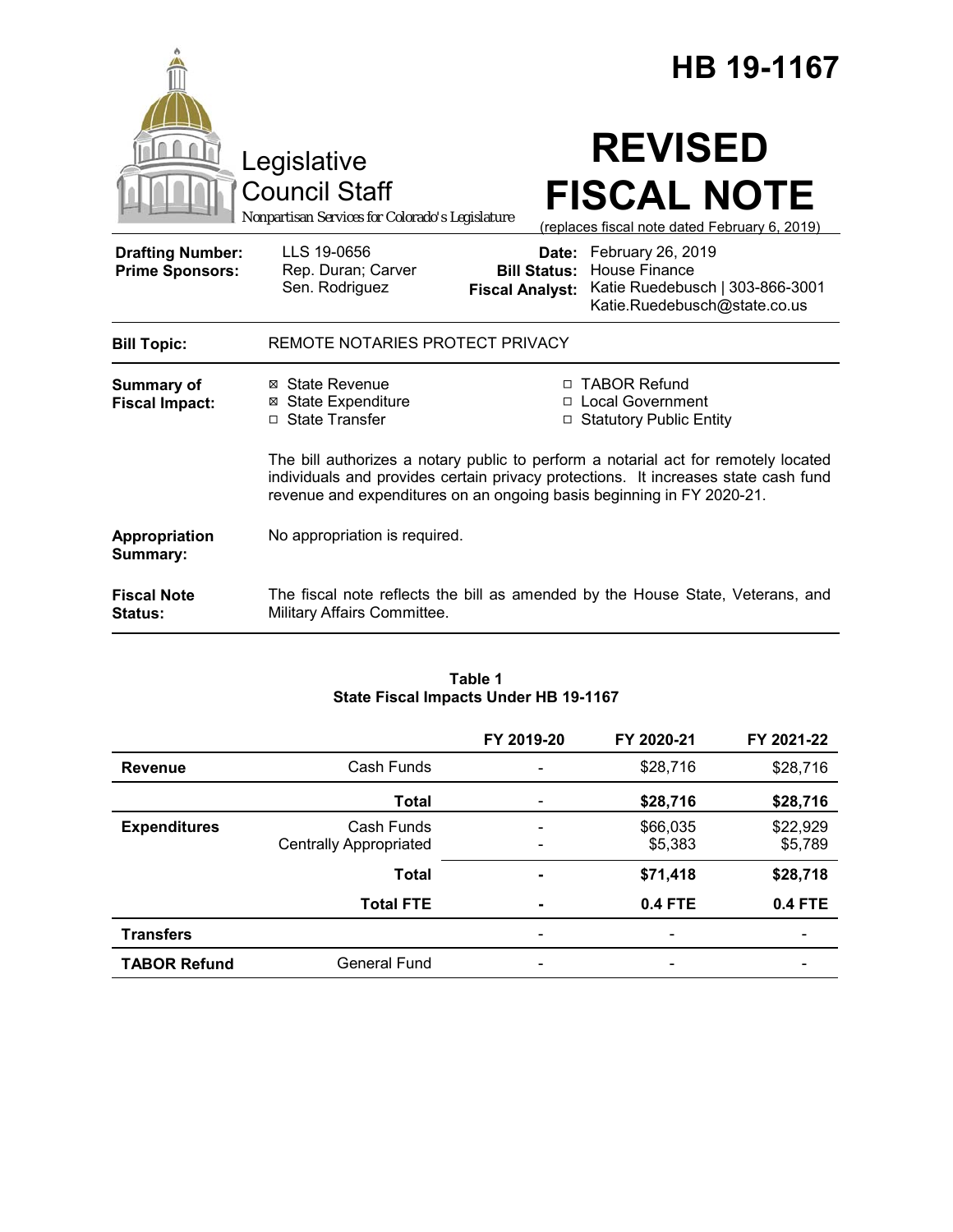February 26, 2019

# **Summary of Legislation**

Beginning January 1, 2021, the bill allows a notary public to perform notarizations for remotely located individuals for electronic documents related to:

- matters before a court, governmental entity, or other entity in the U.S.;
- property located in the U.S.; and
- transactions substantially related to the U.S.

Remote notarizations cannot be used for changes to estate documents or records related to the electoral process.

Remotely located individuals must appear before the notary using a technology that allows communication with both sight and sound simultaneously. The certificate of notarial act must indicate that the notarial act was performed using an audio-visual communication technology. The bill also establishes standards for verifying the identity of the remotely located individual. In addition, notaries must notify the Secretary of State when notarizing for remote individuals and identify the technology they are planning to use. Communication technology providers and providers who store audio-visual recordings of remote notary acts must have registered agent in the state that may accept service of process.

Notaries public and communication technology providers may not use personal information collected during the notarial act for anything other than completing the notarial act or as necessary to effect, administer, enforce, service, or the process the transaction.

The Secretary of State may adopt rules establishing the standards, requirements, and procedures related to notarial acts for remotely located individuals.

### **Assumptions**

This fiscal note assumes that the Secretary of State will register six communication technology providers for remote communication technology. The Secretary of State will also process and investigate 27 remote notary complaints per year.

### **State Revenue**

Beginning in FY 2020-21, the bill increases state cash fund revenue in the Department of State by \$28,716 per year.

**Fee impact on Department of State**. Colorado law requires legislative service agency review of measures which create any fee collected by a state agency. These fee amounts are estimates only, actual fees will be set administratively by Department of State based on cash fund balance, estimated program costs, and the estimated number of registrations subject to the fee. This fiscal note assumes ongoing costs only will be covered by fee revenue. Table 2 below identifies the fee impact of this bill.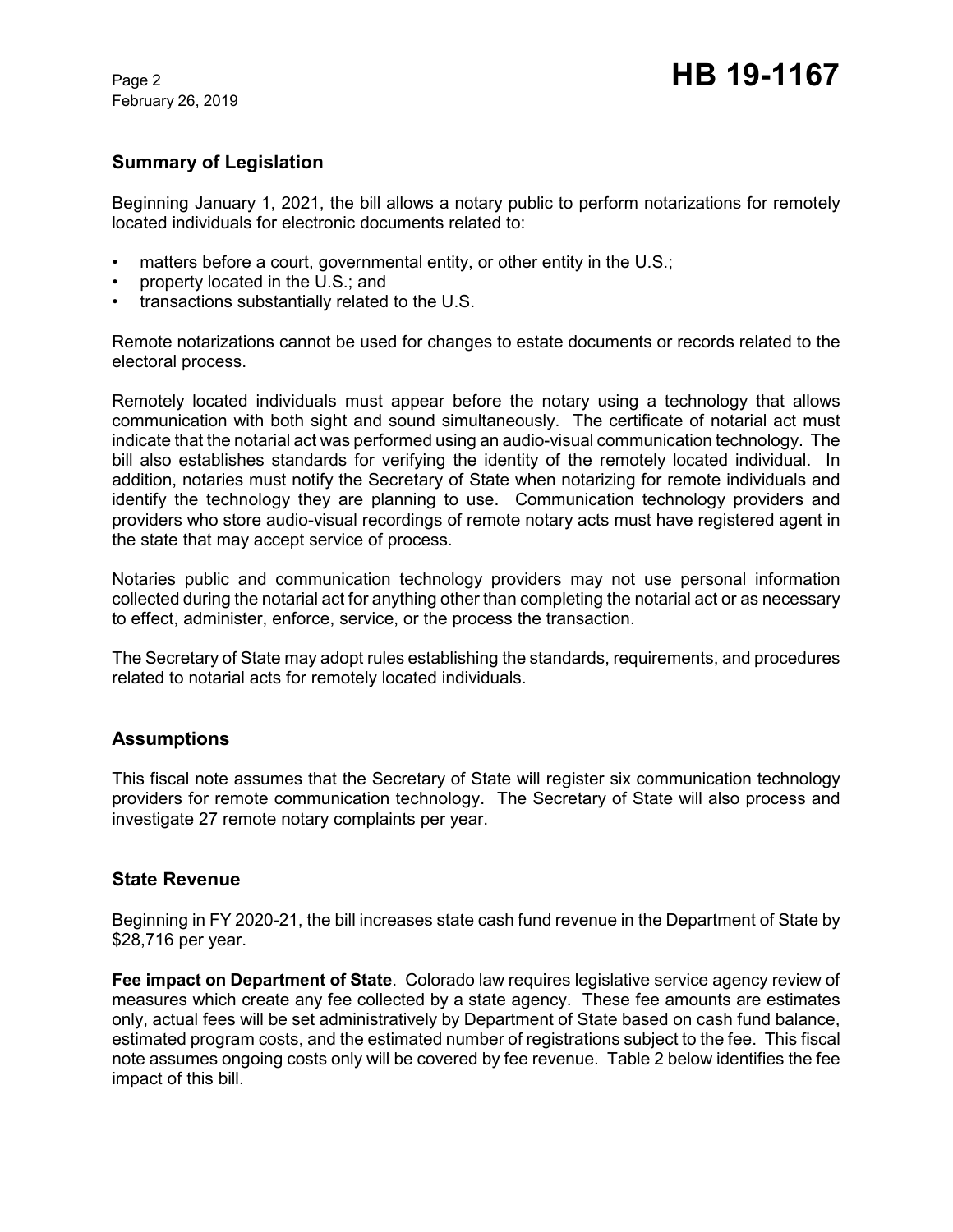**Table 2 Fee Impact on Communication Technology Providers**

| <b>Fiscal Year</b> | Type of Fee                                  | <b>Proposed</b><br>Fee  | <b>Number</b><br><b>Affected</b> | Total Fee<br>Impact |
|--------------------|----------------------------------------------|-------------------------|----------------------------------|---------------------|
| FY 2019-20         | <b>Communication Technology Provider Fee</b> |                         |                                  |                     |
|                    |                                              |                         | <b>FY 2019-20 Total</b>          |                     |
| FY 2020-21         | <b>Communication Technology Provider Fee</b> | \$4,786                 | 6                                | \$28,716            |
|                    |                                              | <b>FY 2020-21 Total</b> |                                  | \$28,716            |
| FY 2021-212        | <b>Communication Technology Provider Fee</b> | \$4,786                 | 6                                | \$28,716            |
|                    |                                              |                         | <b>FY 2021-22 Total</b>          | \$28,716            |

### **State Expenditures**

The bill increases cash fund expenditures by \$71,417 and 0.4 FTE in FY 2020-21, and \$28,718 and 0.4 FTE in FY 2021-22 from the Department of State Cash Fund.

|                                                    | FY 2019-20 | FY 2020-21 | FY 2021-22 |
|----------------------------------------------------|------------|------------|------------|
| <b>Department of State</b>                         |            |            |            |
| <b>Personal Services</b>                           |            | \$18,083   | \$22,549   |
| <b>Operating Expenses and Capital Outlay Costs</b> |            | \$0        | \$380      |
| Computer Programming                               |            | \$47.952   |            |
| Centrally Appropriated Costs*                      |            | \$5,383    | \$5,789    |
| FTE - Personal Services                            |            | $0.4$ FTE  | $0.4$ FTE  |
| <b>Total Cost</b>                                  |            | \$71,418   | \$28,718   |
| <b>Total FTE</b>                                   |            | $0.4$ FTE  | $0.4$ FTE  |

**Table 3 Expenditures Under HB 19-1167**

 *\* Centrally appropriated costs are not included in the bill's appropriation.*

**Department of State**. The Department of State will require 0.4 FTE to implement this program beginning in FY 2020-21. Impacts for FY 2020-21 are prorated to account for a January 2021 implementation date. The additional FTE will process and investigate notary complaints; engage in rulemaking; certify and track communication technology providers; create a system for tracking remote notaries; and update forms, manuals, and the department's website.

In addition, in FY 2020-21, one-time computer programming costs of \$47,952 are required to update the existing notary web application system. Programming costs for contract staff are calculated at 444 hours at a rate of \$108 per hour. Cost estimates are based on a similar system implementation for durable medical equipment.